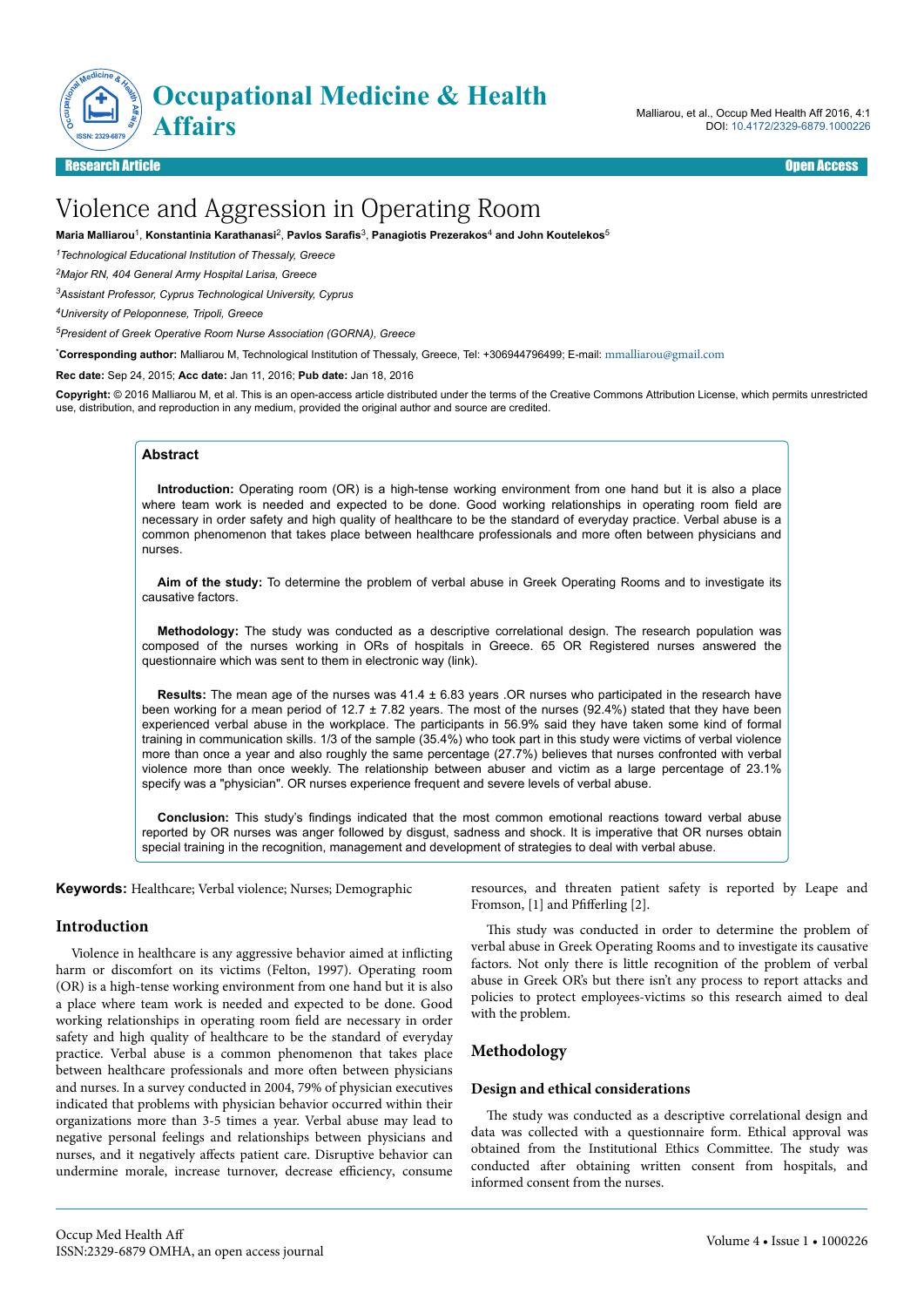#### **Settings and participants**

The research population was composed of the nurses working in ORs of hospitals in Greece. 65 OR nurses answered the questionnaire which was sent to them in electronic way (link). Inclusion criteria were that OR nurses had to be members of Greek Operation Room Nurses Association. Operating Room nurses that took part in the study have been working in public hospitals in Greece as circulator or scrub nurses. OR Nurses were reassured that the data would be kept confidential.

#### **Questionnaire**

Participants completed an adapted questionnaire, incorporating the Verbal Abuse Scale and the Verbal Abuse Survey and demographic questions developed by the researchers. Cox's [3] Verbal Abuse Survey and the Verbal Abuse Scale by Manderino and Berkey [4].

Specifically, types of verbal aggression, the frequency and stressfulness of each type, emotional reaction to verbal aggression, cognitive appraisal of verbally aggressive encounters, and similarity and effectiveness of coping behaviors were explored.

The subscale of frequency and severity of verbal abuse comprised 10 forms of verbal abuse, to which respondents were invited to rate how often and how severe these forms were in their experience, on a scale of 1 (never experienced/not at all severe) to 5 (experienced every day/ extremely severe).

The subscale of emotional reactions to verbal abuse comprised 13 emotions in response to verbal abuse. Нese emotions were rated on a 5-point Likert scale that ranged from 0 to 6 with zero indicating not at all to mild feeling and 5 indicating very strong feeling. Нe subscale indicating behaviors used by verbally abused nurses to deal with the abuse were rated on a 5-point Likert scale that ranged from 1 to 5 with zero indicating that they never used that behavior and 5 indicating that they used the behaviors very frequently. Items that scored three or more were considered relatively frequently used behaviors.

Eighteen emotional responses were listed and subjects were asked to rate the degree to which they reacted emotionally when they experienced verbal abuse on a 0-5 scale (1=Not at all, 2=Mild feeling, 3=Moderate feeling, 4=Strong feeling, 5=Very strong feeling).

# **Data analysis**

Statistical analyses were undertaken using Statistical Package for the Social Sciences for Windows Version 19.0. Data were evaluated by frequency and descriptive statistics. Cronbach's a yielded a high level of internal consistency 0.9 for the total instrument. Descriptive statistics were calculated to summarize the demographic data (t-test). A two sided P<0.05 was considered statistically significant.

# **Results**

The mean age of the nurses was  $41.4 \pm 6.83$  years .OR nurses who participated in the research have been working for a mean period of  $12.7 \pm 7.82$  years. The most of the nurses (92.4%) stated that they have been experienced verbal abuse in the workplace.

The participants in 56.9% said they have taken some kind of formal training in communication skills. 1/3 of the sample (35.4%) who took part in this study were victims of verbal violence more than once a year and also roughly the same percentage (27.7%) believes that nurses

were verbally abused more than once weekly. Нe relationship between abuser and victim as 23.1% of the sample specify it was a "physician". 66.7% of the participants believed that the abuser knew the outcome of his/her action. Нe 93.9% of the victims claimed that the episode occurred in front of others and 34.8% of them stated that this caused them great anxiety. 84.8% of the victims also consider that incidents of verbal violence cause increased errors in everyday practice in Operating Rooms.

Table 1 describes how frequently abuse had occurred (0=never, 1=1-6 times this year, 2=once a month, 3=2-3 times per month, 4=once a week, 5=several times a week, 6=everyday) as well as how stressful were the incidents (0=not at all, 1=very slightly stressful, 2=mildly stressful, 3=moderately stressful, 4=stressful, 5=very stressful, 6=extremely stressful).

|                                              | How often |       | <b>How stressful</b> |       |
|----------------------------------------------|-----------|-------|----------------------|-------|
| Type of aggression                           | Mean      | SD    | Mean                 | SD    |
| (1) abusive Anger                            | 2.79      | 1.6   | 2.93                 | 1.715 |
| (2) Condescending                            | 1.85      | 1.524 | 1.71                 | 1.509 |
| (3) Verbal abuse (VA) disguised as<br>a joke | 3.12      | 1.476 | 3.05                 | 1.644 |
| (4) Ignoring                                 | 2.47      | 1.669 | 2.32                 | 1.658 |
| (5) Trivializing                             | 2.72      | 1.826 | 2.86                 | 1.82  |
| (6) Accusing and blaming                     | 3.52      | 1.501 | 3.17                 | 1.59  |
| (7) Judging and criticizing                  | 3.55      | 1.534 | 346                  | 1726  |
| (8) Blocking and diverting                   | 2.96      | 1.569 | 3.09                 | 1.545 |
| (9) Threatening                              | 2.8       | 1.626 | 2.58                 | 1.691 |
| (10) Sexual harassment                       | 1.58      | 1.07  | 1.66                 | 1.148 |

Table 1: Frequency and stressfulness by verbal type - mean ratings and standard deviations.

Table 2 summarizes emotional reactions to verbal abuse. Findings indicated that anger was the strongest emotional reaction reported by OR nurses in response to verbal abuse (M=3.59, SD=1.372).

| <b>Emotional reactions to verbal abuse</b> | Mean | SD    |
|--------------------------------------------|------|-------|
| 1. Frustration.                            | 2.82 | 1.594 |
| 2. Anger                                   | 3.59 | 1.372 |
| 3. Disgust                                 | 3.14 | 1.568 |
| 4. Shame and humiliation.                  | 2.25 | 1.579 |
| 5. Sadness/hurt                            | 3.06 | 1.527 |
| 6. Powerless                               | 1.68 | 1.295 |
| 7. Helpless                                | 1.7  | 1.183 |
| 8. Shocked and surprised                   | 3.05 | 1.489 |
| 9. Confused                                | 2.1  | 1.284 |
| 10. Responsible                            | 1.67 | 1.305 |

#### Page 2 of 3